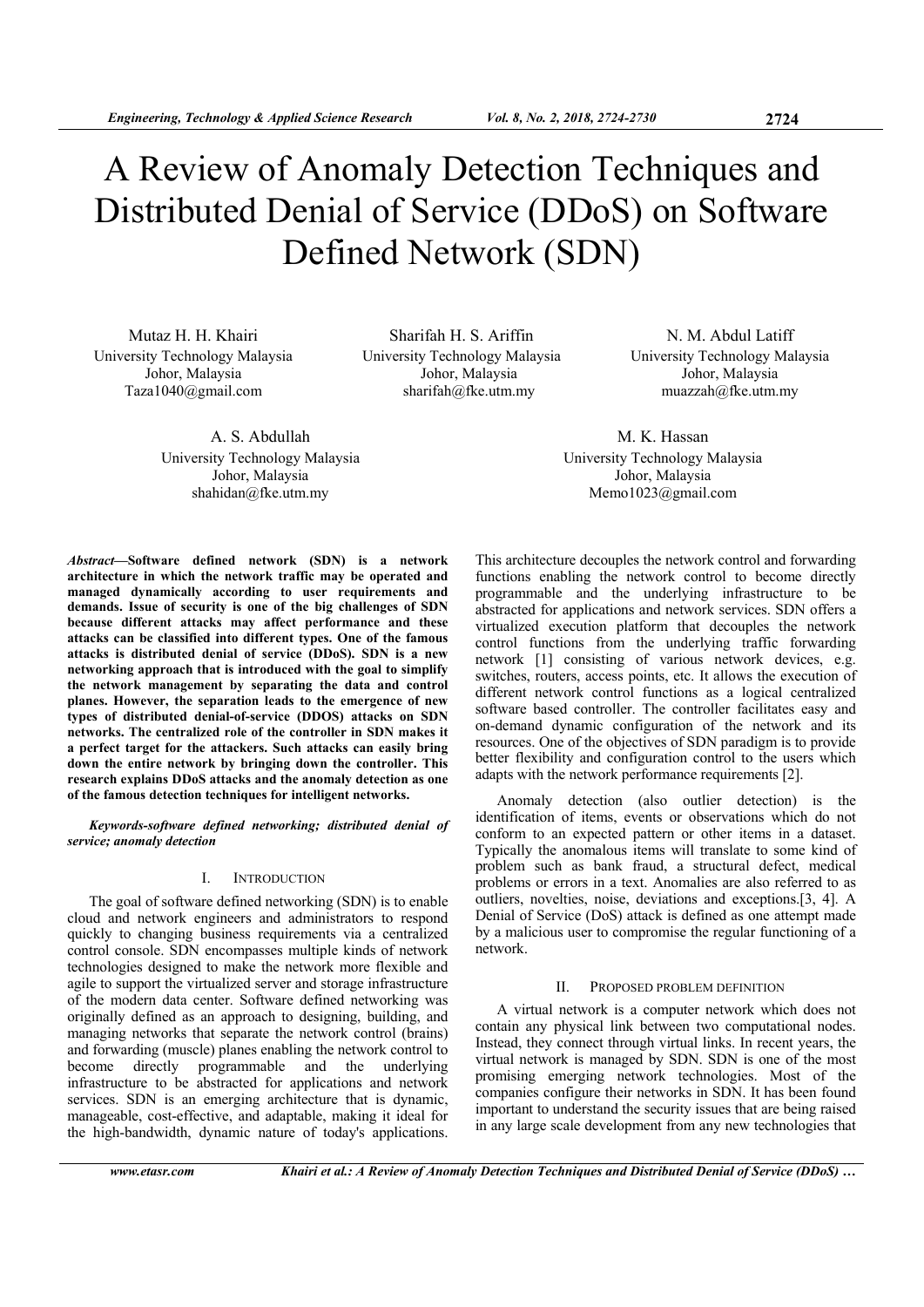have been raised in recent years. Though the system acquires many benefits from SDN, the system has to do some work in security phase. This work confers four kinds of DoS attacks that are specific to networks in the OpenFlow (OF) SDN in different layers[5].

#### III. OBJECTIVES OF THIS PAPER

- Study and analysis of developments in the field of the networking and its application especially in SDN Security area.
- Study and analysis of anomaly detection techniques and prediction of DDoS attacks in SDN.

# IV. SDN EVOLUTION

SDN has evolved from several different research tracks, starting with research into active networks. Although some of these tracks were unsuccessful, they were all motivated by the challenges faced by managing a growing internet and the desire to have more flexible and programmable networks.[6]

#### *A. Active Networks*

Research into SDN was first motivated by the field of active networks. Active networking provided an ability to embed computation into packets and network devices, allowing for the computation to occur inside the network as a packet traveled through it [6]. This system provided a SDN-like interface to programmers and allowed for interesting classes of applications, such as the ability to modify packet headers at different points in a packet's flow or implement common network functions, including firewalls or proxies, inside the network without the need for extra hardware. However, active networking introduced some fundamental challenges that proved to be difficult to solve [4]. The largest of these issues was a lack of a single clear motivation for deployment. Although many applications for the technology could be described, none of them provided a compelling reason for system deployment [5]. Without this reason, network operators had no incentive to deploy the extensive hardware upgrades that would have been required to support the system [6].

## *B. Early SDN*

Active networks, despite their limitations, represent a design that attempts to provide the flexibility that current SDN strategies strive for. Learning from the motivational issues that prevented the adoption of active networks, researchers focused on narrower and more clearly defined problems, which led to a focus on a separation between the control plane and the data plane. This focus was prompted by the increase in traffic volumes as the internet grew in size, leading administrators to search for a new control interface for their networks. Early technologies attempted different methods of creating a separation between control and data planes [4, 5]. However, many of these technologies proposed the use of standard APIs for control of the data-plane, while leaving the operation of the data-plane essentially unchanged. These designs left little incentive for adoption by hardware vendors [5], as they would have allowed new competitors access to their products. New

technologies were soon proposed that created clean-slate designs for centralized network control [7, 8]. Such technologies allowed entirely new methods for control while still using existing protocols in the data-plane, such as IP, ARP, TCP and others. In addition, these designs allowed easier deployment as they could be deployed alongside existing traditional networks. This included a full-scale deployment of an SDN system that supported end hosts and existing network devices unmodified, which provided clear example of a functioning system. These works proved to be the first attempts at SDN designs, and led to the design of the OF protocol [7].

#### V. SDN ARCHITECTURAL COMPONENTS

SDN applications are programs that explicitly, directly, and programmatically communicate their network requirements and desired network behavior to the SDN controller via a northbound interface (NBI). In addition, they may consume an abstracted view of the network for their internal decision making purposes. An SDN application consists of one SDN application logic and one or more NBI drivers. SDN applications may themselves expose another layer of abstracted network control, thus offering one or more higher-level NBIs through respective NBI agents. The SDN controller in SDN is the "brains" of the SDN network, relaying information to switches/routers 'below' (via southbound APIs) and the applications and business logic 'above' (via northbound APIs). Recently, as organizations deploy more SDN networks, SDN controllers have been tasked with combining SDN controller domains, using common application interfaces like OF and open virtual switch database (OVSDB). OF is considered one of the first software defined networking (SDN) standards. It originally defined the communication protocol in SDN environments that enables the SDN controller to directly interact with the forwarding plane of network devices such as switches and routers, both physical and virtual (hypervisorbased), so it can better adapt to changing business requirements. The SDN datapath is a logical network device that exposes visibility and uncontested control over its advertised forwarding and data processing capabilities. The logical representation may encompass all or a subset of the physical substrate resources. An SDN datapath comprises a CDPI agent and a set of one or more traffic forwarding engines and zero or more traffic processing functions. These engines and functions may include simple forwarding between the datapath's external interfaces or internal traffic processing or termination functions. One or more SDN datapaths may be contained in a single (physical) network element—an integrated physical combination of communications resources, managed as a unit. An SDN datapath may also be defined across multiple physical network elements [2].

# VI. CONCERNS AND ISSUES RELATED TO SDN

# *A. Concerns Related to Open Flow*

Many of the recent works in SDN security research utilize or are concerned with the OF protocol. In this section are presented three categories related to OF security. The first of these is the research that attempts to solve the scalability and fault-tolerance issues that exist in OF controller design. These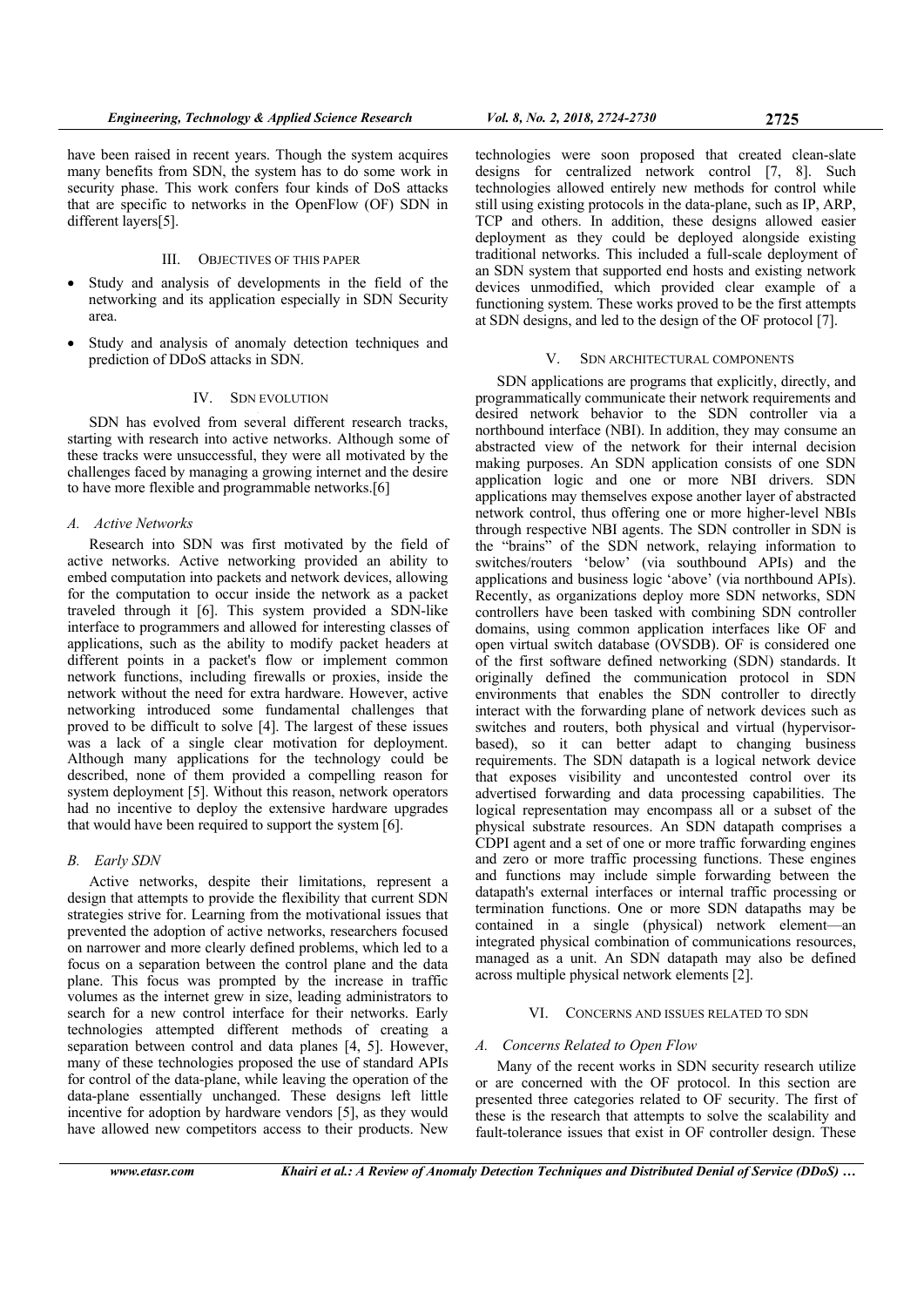issues are not directly motivated by security concerns, but are directly applicable as they improve the durability of the network under load, as may be seen during a DoS attack. The second category is the research that directly addresses security vulnerabilities that exist in the OF specification. The chief of these issues is the communication bottleneck between the data and control planes that can be easily be inundated with control traffic in many situations. The third category is the research that uses OF to solve existing security vulnerabilities. Due to the visibility of the network that is proved to the controller, applications are able to utilize the protocol to create networkwide policies that are more effective than what is available in traditional networks [8].

# *B. Concerns Related to Controller*

Controller is one of the most important elements in SDN architecture. The number of applications and the network size affect the number of controllers used, thus some SDN architecture have more than one controller, and in order to manage these controllers, one of them must be defined as main controller. The first generation controllers such as NOX, Beacon and Floodlight provide low-level interfaces. As a result, multiple tasks may not be executed simultaneously as only a single set of rules is installed in the switches [9]. Even in NOX, each flow request is processed individually, thereby making it difficult to process multiple tasks concurrently. Controllers such as Maestro, having multitasking capabilities, should be used: For accomplishing multiple tasks independent modules are used in a network. But the separation of these modules is not possible as packet-handling rules installed/uninstalled by one module mostly overlap rules with the rules in other module.[10]

# VII. SECURITY RELATED THREATS IN SDN

The ability to control the SDN network by means of software as well as centralized controller(s), are the two main reasons that may easily attract malicious users [9]. The most threatening attack in SDN is the attack on vulnerabilities in controllers as this attack may influence the entire network. Replication as well as periodic refreshing of the system may help to check or to overcome this attack [11]. An example of one attack top controller is Packet-In, where the attacker may send a large number of Packet-In messages to the controller. In such a situation, the controller may not be able to make decisions about the rest of the network [12].

# VIII. ANOMALY DETECTION TECHNIQUES

In the context of abuse and network intrusion detection, the interesting objects are often not rare ones, but unexpected bursts in activity. This pattern does not adhere to the common statistical definition of an outlier as a rare object, and many outlier detection methods (in particular unsupervised methods) will fail on such data, unless it has been aggregated appropriately. Instead, a cluster analysis algorithm may be able to detect the micro clusters formed by these patterns [13]. As advances in networking technology help to connect the distant corners of the globe and as the internet continues to expand its influence as a medium for communications and commerce, the

threat from spammers, attackers and criminal enterprises has also grown accordingly. It is the prevalence of such threats that has made intrusion detection systems the cyberspace's equivalent to the burglar alarm, joining ranks with firewalls as one of the fundamental technologies of network security. However, today's commercially available intrusion detection systems are predominantly signature-based. They are designed to detect known attacks by utilizing the signatures of those attacks. Such systems require frequent rule-base updates and signature updates, and are not capable of detecting unknown attacks. In contrast, anomaly detection systems, which are a subset of intrusion detection systems, model the normal system/network behavior which enables them to be extremely effective in finding and foiling both known and unknown or "zero day" attacks. While anomaly detection systems are attractive conceptually, a host of technological problems need to be overcome before they can be widely adopted. These problems include: high false alarm rate, failure to scale to gigabit speeds, etc.



Fig. 1. Networking anomaly detection techniques

#### *A. Anomaly Applications*

Anomaly detection is applicable in a variety of domains, such as intrusion detection, fraud detection, fault detection, system health monitoring, event detection in sensor networks, and detecting eco-system disturbances. It is often used in preprocessing to remove anomalous data from the dataset. In supervised learning, removing the anomalous data from the dataset often results in a statistically significant increase in accuracy [15].

#### *B. Anomaly Application to Data Security*

Anomaly detection was proposed for intrusion detection systems (IDS) [16]. Anomaly detection for IDS is normally accomplished with thresholds and statistics, but can also be done with soft computing and inductive learning. Types of statistics proposed included user profiles, workstations, networks, remote hosts, user groups and programs based on frequencies, means, variances, covariance and standard deviations. The counterpart of anomaly detection in intrusion detection is misuse detection[15, 16]. An intrusion detection system is a machine with software application that evaluates and monitors a network or system for virulent activity or policy violations. Any detected activity or violation is typically reported to an administrator using a security information and event management system.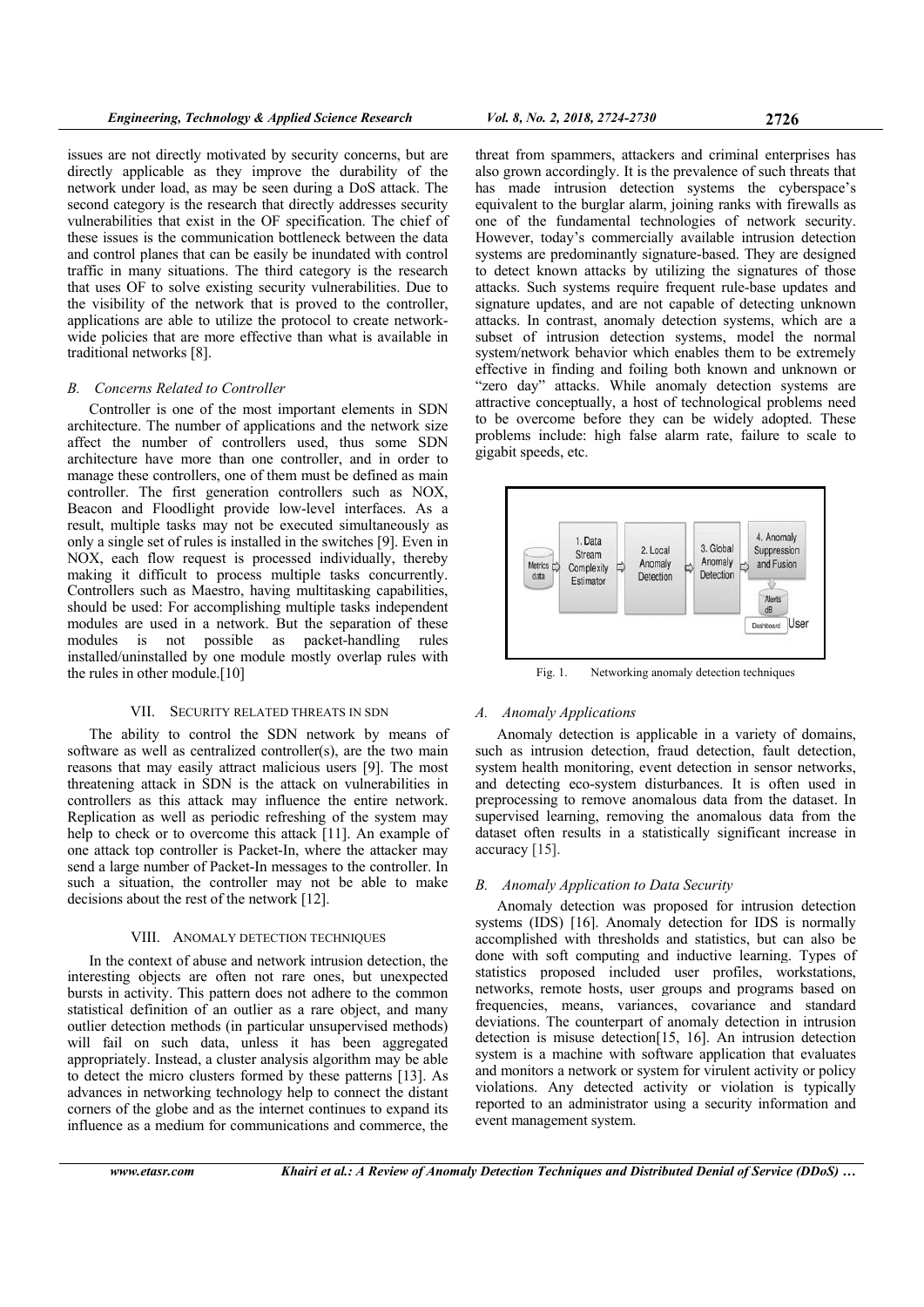# *C. Network Intrusion Detection Systems*

Network intrusion detection systems (NIDS) are placed at a strategic point or points within the network to monitor traffic to and from all devices on the network. They analyze passing traffic on the entire subnet, and match the traffic that is passed on the subnets to the library of known attacks. Once an attack is identified, or abnormal behavior is sensed, the alert can be sent to the administrator. An example of an NIDS would be installing it on the subnet where firewalls are located in order to see if someone is trying to break into the firewall. Ideally one would scan all inbound and outbound traffic, however doing so might create a bottleneck that would impair the overall network speed. OPNET and NetSim are commonly used tools for simulating network intrusion detection systems. NIDS are also capable of comparing signatures of similar packets to link and drop harmful detected packets which have a signature matching their records. When we classify the design of the NIDS according to the system interactivity property, there are two types: on-line and off-line NIDS, often referred to as inline and tap mode, respectively. On-line NIDS deal with the network in real time. They analyze the ethernet packets and apply some rules to decide if there is an attack or not. Off-line NIDS deal with stored data and pass it through some processes to decide if there is an attack or not.[17]

# *D. Techniques Used in Anomaly Detection*

- Statistical anomaly detection.
- Machine learning based anomaly detection.
- Data mining based anomaly detection.
- Artificial intelligent.
- Physical models.

# IX. DENIAL OF SERVICE (DOS) ATTACK

A DoS attack can be defined as an attempt made by a malicious user to compromise the regular functioning of a network. If this attempt comes from a group of hosts, instead of only one host, we are talking about distributed denial of service (DDoS) as shown in Figure 2. This group of hosts is coordinated by certain malicious user. A DDoS attack consists of four elements: the main attacker that is behind the attack planning and intelligence, the handlers or masters which are compromised hosts that have special programs running on them that control multiple agents, the compromised hosts that run the attacking program and generate the packet streams designed for the targeted victims (also known as zombie hosts when the owner of the agent system is unaware of the malicious program that is running on his/her computer) and the targeted destination.

# *A. Highest DDoS Attacks Examples:*

UDP flood attack, ICMP flood attack and TCP flood attack have been reported as the three highest DDoS attack incidents, and will explained in this section: In a UDP flood attack, a large volume of UDP packets are sent to a random or specified port forcing the system to look for the application attached to

these ports. Since no waiting application is usually found, an ICMP destination unreachable message is sent back to the spoofed source address. The processing of the attack on the UDP packets and generation of ICMP responses may cause the targeted host to run out of resources and crash [18]. In ICMP flood attack, the zombie hosts send a large number of ICMP\_ECHO\_REQUEST packets, also known as ping packets, to the target address. The target shall reply back to all the requests simultaneously which causes it to crash [19]. TCP SYN flood attack takes advantage of the nature of TCP threeway connection setup handshakes. Upon receiving an initial SYN, the server replies back with a SYN/ACK and waits for the final ACK that is never replied to by the attacking host. Exhausting the network resources using heavy traffic loads is the mutual aspect of all the aforementioned attacks.[20]





# *B. DDoS Attacks in SDN:*

SDN is defined as one of the intelligent and useful networks with many different applications so it can be a target of DDoS attacks just like a normal network. Since SDN consists of three main functional layers, infrastructure layer, control layer, and application layer, potential malicious DDoS attacks can be launched on these three layers of SDN's architecture. Table I presents a few DDoS possible attacks on various SDN layers. Based on the possible targets, the DDoS attacks can be classified into three categories regarding SDN [21]:

## *1)* Application layer DDoS attacks

There are two methods to launch application DDoS attacks. One is to attack some applications and the other is to attack northbound API. Since isolation of applications or resources of SDN is not well solved [11], DDoS attacks on one application can affect other applications.

# *2)* Control layer DDoS attacks

The controllers could potentially be seen as a single point of failure risk for the network, so they are particularly attractive target for DDoS attack in the SDN architecture. The following methods can launch control plane DDoS attacks: attacking controller, northbound API, southbound API, westbound API or eastbound API. For example, many conflicting flow rules from different applications may cause the DDoS attacks on the control layer. Within the operation of SDN, data plane will typically ask the control plane to obtain flow rules when the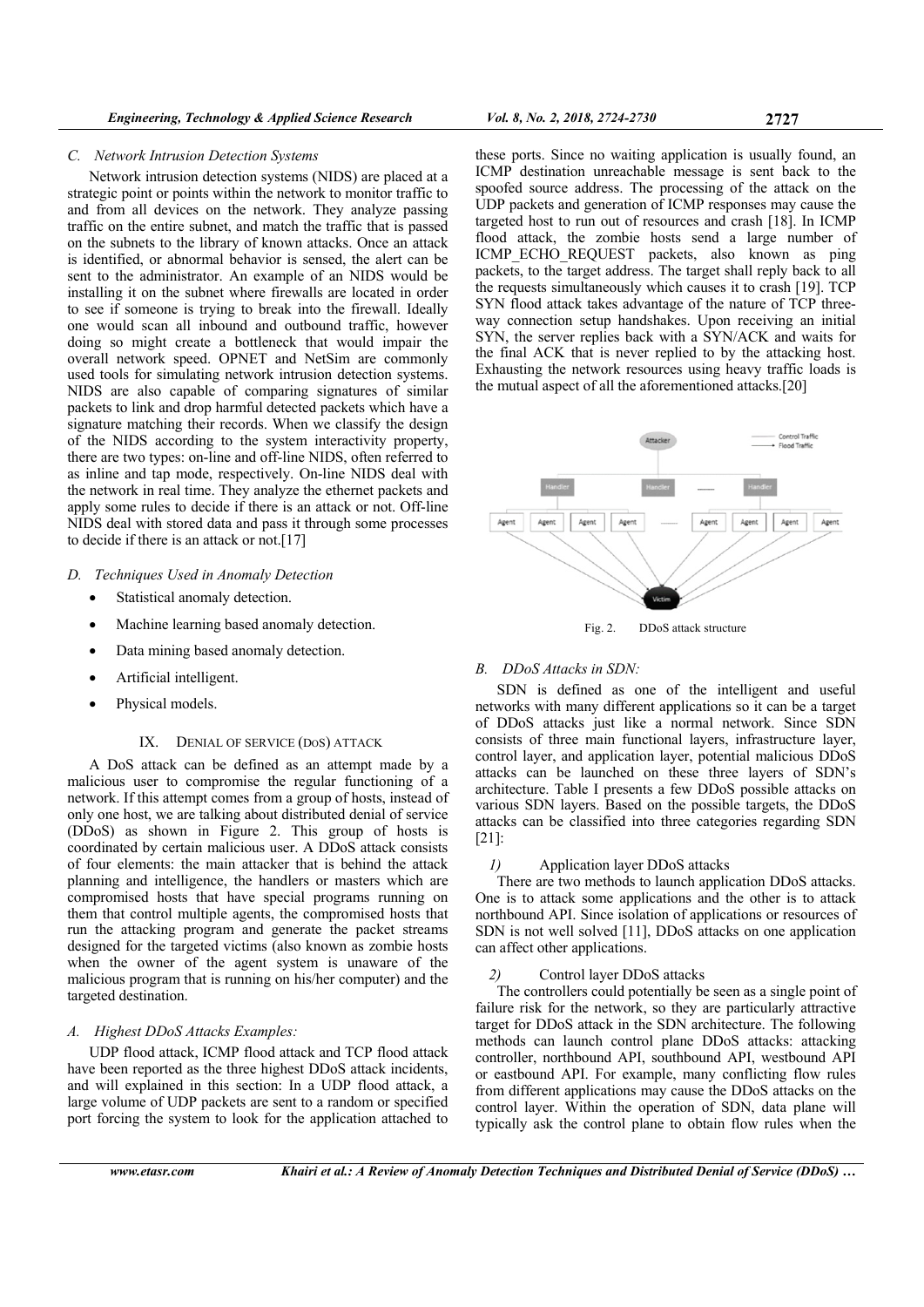data plane sees new network packets that it does not know how to handle. There are two options for the handling of a new flow when no flow match exists in the flow table: either the complete packet or a portion of the packet header is transmitted to the controller to resolve the query [22].

*3)* Infrastructure layer DDoS attacks

Infrastructure layer DDoS attacks consist of two types. One is to attack some switches and the other is to attack southbound API. For example, if only header information is transmitted to the controller, the packet itself must be stored in node memory until the flow table entry is returned. In this case, it would be easy for an attacker to execute a DDoS attack on the node by setting up a number of new and unknown flows. As the memory element of the node can be a bottleneck due to high cost, an attacker could potentially overload the switch memory (e.g., targeting to exhaust ternary content addressable memory (TCAM). The generated fake flow requests can produce many useless flow rules that need to be held by the data plane, thus making the data plane hard to store flow rules for normal network flows [22].

TABLE I. DDOS ATTACKS ON SDN LAYERS

| Plane                | <b>Possible Attacks</b>                                                                                   |
|----------------------|-----------------------------------------------------------------------------------------------------------|
| Data plane           | TCAM exhaustion, switch DDoS, another<br>traditional DDoS (ICMP flood, TCP flood,<br>TCP SYN flood, etc.) |
| Control plane        | Resource depletion, Open Flow bandwidth<br>exhaustion, amplification attacks.                             |
| Application<br>plane | Exhausting northbound API, application<br>layer DDoS (HTTP flooding, slowloris, etc.)                     |

# *C. Effects of DDoS Attacks on Control Plane*

This research focuses on control layers of DDoS attacks in SDN network, where the attacker's aims are to exhaust the control plane bandwidth by flooding the network with carefully crafted packets that the switch had to send to the controller. For example, if the switch receives a large number of new packets in a short time, its buffer is filled and the complete packet must be forwarded to the controller. This result leads to heavy consumption of control plane bandwidth. This attack may increase the delay of installing new flow table entries, and in the worst case, the switch may not be able to forward traffic from new flows [23, 24].

# *D. DDoS Attack Detection in SDN*

Various methodologies and techniques for detecting DDoS attacks in SDN have been proposed and evaluated**.** A possibility of using machine learning for mitigating DDoS was proposed in [25]. It suggests that techniques like neural network, support vector machine, genetic algorithms, fuzzy logic, Bayesian networks, and decision trees could be utilized to distinguish normal network flow from malicious one. These techniques have a self-learning capability allowing them to adapt according to the traffic flow and identify the malicious flow. Machine learning-based techniques are widely applied in traditional intrusion detection systems (IDS) [26, 27]. A support vector machine-based DDS detection was proposed in [27]. They suggested that the use of support vector machine for

detection of DDoS with a previously trained dataset will give the least false positive results compared with other machine learning techniques. This was only an offline comparison, hence, we cannot say that its results would be similar during online implementation. A scheme for using traffic statistics was proposed in [28]. It has two modules, namely, packet migration and data plane cache. Packet migration module monitors the packet in message with the help of the controller. Anomaly threshold is set to determine a potential attack. As the threshold is crossed, all table-miss flows are redirected to data plane cache using a wild-card rule written by a packet migration module. Data plane cache distinguishes fake packets from normal packets by implementing symbolic execution of tablemiss flows. All incoming flows are fed in a packet handler that generates a proactive rule for these packets in messages. Packet handler identifies whether the flow is genuine or not. Of-guard is an attack-driven approach that is triggered only by an attack without requiring any changes in controller applications and SDN hosts [30]. In addition to OF devices, a monitoring plane is also added to this proposal. A flow statistic collector module of monitoring plane collects flow information from OF switches and forwards it to detection engine. Detection engine takes these flow statistics from the collector as input and generates security alerts when anomalous flows are identified. Alert in turn triggers policy engine which on reception of attack alert, generates some rules to address the anomalous flow that has been identified. These rules are stored in a lookup table for later enforcement. A path lookup function is with policy engine, which is used to define the path to be given to certain flow. A malicious flow is directed through a path leading to sinkhole. The framework also allows incorporating further security functions. Further, middleboxes are also used in this framework to enforce security policies to switches in order to mitigate attack. This framework monitors and is capable of mitigating DDoS attack from data plane. Middleboxes need to be implemented as a part of the network itself. In [30] authors have proposed such a model that is able to trace the attack source. Each device's information with its location is recorded with a controller that is used to identify the correct source of packet. At regular time interval, port statistics from each switch are retrieved, if there is any suspicious flow, it is removed from that switch's table. This approach is good for tracking the source, but detection of exact attack traffic is not clearly specified in this proposal. Authors in [31] used maximum entropy estimation to estimate the benign traffic distribution in order to detect network security problems in home and office networks using SDN. Traffic is divided into packet classes and maximum entropy estimation is then used to develop a baseline benign distribution for each class. Packet classes are based on protocols and destination port numbers. Experiments were conducted using OF switches and a NOX controller. However, the authors only used the low rate network traffic to do the experiments as they were focused on a home environment. Authors in [32] proposed an algorithm to realize information security management. This algorithm is based on soft computing, which was implemented for intrusion detection in SDN. Its prototype implementation consists of statistic collection, processing module and decision-making module. These modules are based on the Beacon controller in Java. The algorithm first collects and aggregates network statistical data.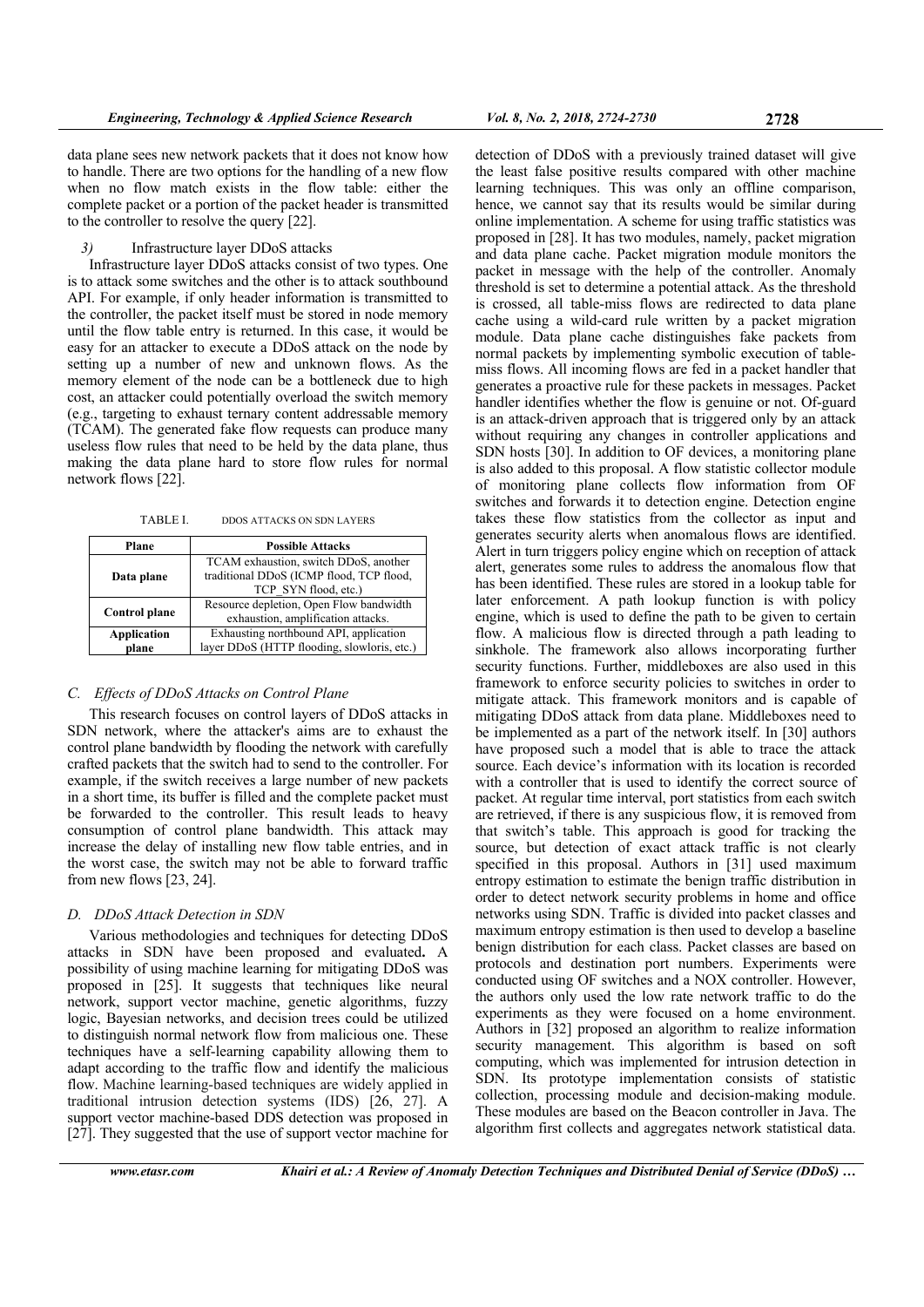Then, it processes these statistical data and makes operation decisions. Finally, they train the decision-making module by applying machine learning techniques to adapt to a constantly changing environment. The intrusion detection was implemented based on algorithms called TRW-CB and Rate Limit. Performance evaluation was performed with a mininet OF emulator. As a result, the proposed system was able to identify 95 % of the tested attacks at 1.2 % false positives. Authors in [33] combined an OF and s Flow for anomaly detection to reduce processing overhead in native OF statistics collection. As the implementation was based on flow sampling using s Flow, false-positive was quite high in attack detection. Authors in [34] proposed a DDoS blocking application (DBA) using SDN to efficiently block legitimate looking DDoS attacks. The system works in collaboration with the targeted servers for attack detection. The prototype was demonstrated to detect HTTP flooding attack. Authors in [35] proposed a system to detect DDoS attacks in the controller using entropy calculation. Their implementation depends on a threshold value for entropy to detect attacks which they selected after performing several experiments. The approach may not be reliable since threshold value would vary in different scenarios. In [36], authors proposed an entropy based light-weight DDoS detection system by exporting the flow statistics process to switches. Although the approach reduces the overhead of flow statistics collection in the controller, it attempts to bring back the intelligence in network devices. Authors in [37] proposed a deep learning based multi-vector DDoS detection system in (SDN) environment. The study implemented system as a network application on top of an SDN controller and used POX controller, used deep learning for feature reduction of a large set of features derived from network traffic headers, and evaluated the system based on different performance metrics by applying traffic traces collected from different scenarios. The system identifies individual DDoS attack class with an accuracy of 95.65%. It classifies the traffic in normal and attack classes with an accuracy of 99.82% with very low falsepositive. However, the approaches have limitations in processing capabilities.

# X. RESULTS AND CONCLUSION

There is no doubt that SDN has a lot of benefits because of it decouples control from the data plane. However, there is still a vulnerable relation between SDN and DDoS attacks. SDN itself may be a target of DDoS attacks. Network capabilities, such as global network view, dynamic updating of forwarding rules and so on can facilitate DDoS attack detection. In [38] for instance, an attacker can use the characteristics of SDN to launch DDoS attacks against the control, infrastructure and application layers of SDN. DDoS attacks are designed to exhaust the victim's resources, such as network bandwidth, computing power, and operating system data structures. Many well-known sites, like CNN, Amazon, and Yahoo, are targets of these attacks. Since the emergence of DDoS attacks, many solutions have been proposed to mitigate these attacks [28]. Most previous works as in [21, 23, 25, 33, 34, 36, 39-42] have shown various techniques for DDoS attack detection in SDN layers. But there is still work in order to improve the existing DDoS detection techniques. The current proposal focuses on

DDoS attack detection on the control plane in SDN by using anomaly detection techniques.

#### **REFERENCES**

- [1] M. Sood, "Software defined network—Architectures", International Conference on Parallel, Distributed and Grid Computing, Solan, India, December 11-13, 2014
- [2] D. Kreutz, F. M. V. Ramos, P. E. Verissimo, C. E. Rothenberg, S. "Software-defined networking: A comprehensive survey", Proceedings of the IEEE, Vol. 103, No. 1, pp. 14-76, 2014
- [3] V. Chandola, A. Banerjee, V. Kumar, Anomaly Detection: A Survey, University of Minnesota, 2009
- [4] V. Hodge, J. Austin, "A survey of outlier detection methodologies", Artificial Intelligence Review, Vol. 22, No. 2, pp. 85-126, 2044
- [5] S. Ramachandran, V. Shanmugam, "Impact of DoS Attack in Software Defined Network for Virtual Network", Wireless Personal Communications, Vol. 94, No. 4, pp. 2189-2202, 2017
- [6] S. Scott-Hayward, G. O'Callaghan, S. Sezer, "SDN security: A survey", IEEE SDN For Future Networks and Services, Trento, Italy, pp. 1-7, November 11-13, 2013
- [7] N. Feamster, J. Rexford, E. Zegura, "The road to SDN", ACM Queue, Vol. 11, No. 12, pp. 1-21, 2013
- [8] M. Coughlin, A survey of SDN security research, University of Colorado Boulder, 2014
- [9] M. Sood, "A survey on issues of concern in Software Defined Networks", Third International Conference on Image Information Processing, Waknaghat, India, December 21-24, 2015
- [10] N. Foster, R. Harrison, M. J. Freedman, C. Monsanto, J. Rexford, A. Story, D. Walker "Frenetic: A network programming language", ACM Sigplan Notices, Vol. 46, No. 9, pp. 279-291
- [11] D. Kreutz, F. Ramos, P. Verissimo, "Towards secure and dependable software-defined networks", Second ACM SIGCOMM workshop on Hot topics in software defined networking, Hong Kong, China, pp. 55- 60, August 16, 2013
- [12] K. Benton, L. J. Camp, C. Small, "Openflow vulnerability assessment". Second ACM SIGCOMM workshop on Hot topics in software defined networking, Hong Kong, China, pp. 151-152, August 16, 2013
- [13] P. Dokas, L. Ertoz, V. Kumar, A. Lazarevic, J. Srivastava, P. N. Tan, "Data mining for network intrusion detection", NSF Workshop on Next Generation Data Mining, November 1-3, 2002
- [14] M. R. Smith, T. Martinez, "Improving classification accuracy by identifying and removing instances that should be misclassified", International Joint Conference on Neural Networks, San Jose, USA, July 31–August 05, 2011
- [15] D. E. Denning, "An intrusion-detection model", IEEE Transactions on software engineering, Vol. SE-13, No. 2, pp. 222-232, 1987
- [16] H. S. Teng, K. Chen, S. C. Lu, "Adaptive real-time anomaly detection using inductively generated sequential patterns", IEEE Computer Society Symposium on Research in Security and Privacy, Oakland, May 7-9, 1990
- [17] A. A. Mohamed, D. M. Ali, "Designing of intrusion detection system based on image block matching", International Journal of Computer and Communication Engineering, Vol. 2, No. 5, pp. 605-607, 2013
- [18] L. Garber, "Denial-of-service attacks rip the Internet", Computer, Vol. 33, No. 4, pp. 12-17, 2000
- [19] U. Tariq, M. Hong, K.-S. Lhee, "A comprehensive categorization of DDoS attack and DDoS defense techniques", International Conference on Advanced Data Mining and Applications, pp. 1025-1036, Springer, Berlin, Heidelberg 2006
- [20] W. M. Eddy, "Defenses against TCP SYN flooding attacks", The Internet Protocol Journal, Vol. 9, No. 4, pp. 2-16, 2006
- [21] Q. Yan, F. R. Yu, Q. Gong, J. Li, "Software-defined networking (SDN) and distributed denial of service (DDoS) attacks in cloud computing environments: A survey, some research issues, and challenges", IEEE Communications Surveys & Tutorials, Vol. 18, No. 1, pp. 602-622, 2016